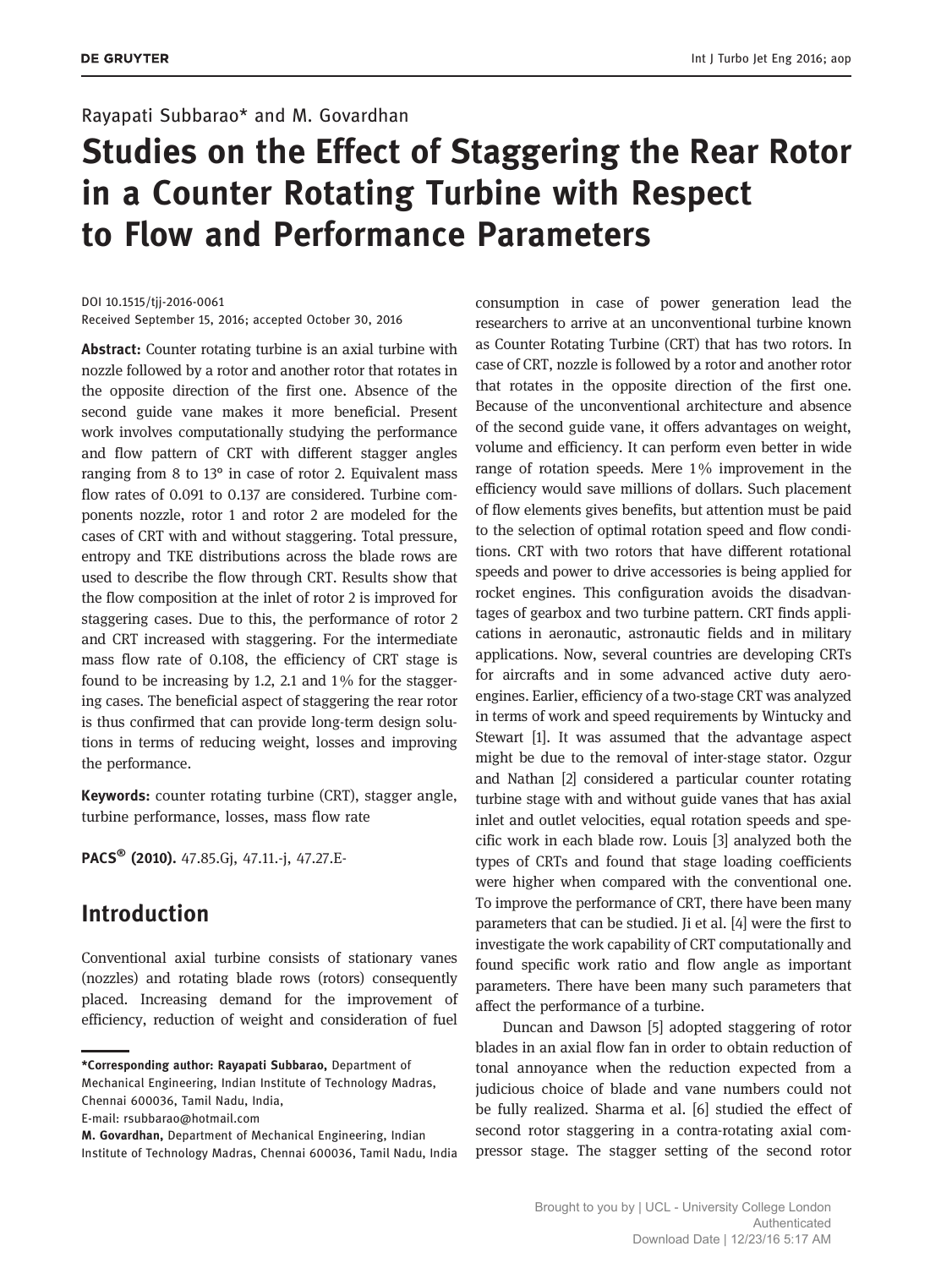and also its speed strongly influenced the performance of both first rotor and the stage. Shigemitsu et al. [7] found new design to decrease rear rotor's stagger angle that resulted in the stable operation of a pump. Tang et al. [8] obtained the influence of work ratio of both the rotors on high pressure stage efficiency in case of turbo pump. In case of aircraft engines, high work-ratio meets the requirement of rocket turbo pump, where increased work ratio leads to increased efficiency. Effect of stagger angle in an axial compressor stage was studied by Ramakrishna and Govardhan [9]. Flow separation and shifting of stall point were observed with change in stagger angle. Different cases discussed on staggering here are concerned with design details on how to stagger blades to reduce noise, shifting stall point and stabilize the operation. Effect of staggering is not studied earlier by researchers in case of counter rotating turbines, where the significance of changing the stagger angle is very different from other mentioned instances. The purpose of staggering in the present work is to ensure reduced flow losses at the rotor 1 – rotor 2 interface that may positively affect the performance of rotor 2 and the overall CRT stage. The effect of staggering the rear rotor by 8–13° is studied here, aiming flow and performance analysis. CRT represents the case without the staggering of rotor 2. Staggered CRT cases are referred as CRTS8, CRTS10 and CRTS13.

## Methodology

#### Geometry preparation and meshing

CRT stage considered in the present work consists of 22, 28 and 28 blades of nozzle, rotor 1 and rotor 2 respectively. Modeling and meshing of the computational domain are done using the commercial software ANSYS® ICEM CFD 14.0. Computational domain of CRT contains nozzle, rotor 1 and rotor 2 as shown in Figure 1(a). Modified details of the geometric configuration obtained from Dring et al. [10] are shown in Table 1. Axial gap between the blade rows of nozzle  $-2$  rotor 1 and rotor 1 – rotor 2 is taken as 30 % of the average of the nozzle and rotor axial chords, on the basis of the earlier work done by the same authors [11]. At this gap, CRT configuration under study is showing higher performance. Tip clearance of 2.28 mm, which is about 1.5 % span, is provided on both the rotors. Table 2 shows the details of nozzle and rotor profiles at the midspan section. Same profile is used for both the rotors. X-axis is chosen as the axis of revolution. Flow is treated as periodic and domain of the nozzle is taken with three blades and that of rotors is taken with four blades to maintain pitch ratio close to 1 in order to minimize approximations of the numerical simulation. The positions of rotor 2 before and after staggering are shown in Figure 1(b). The selected range of staggering is based on the incidence angle of the flow at second rotor for the intermediate mass flow rate, considering performance in case of CRT. Figure 2(a) shows the variation of turbine stage efficiency with mass flow rate without staggering. For the flow rate of 0.108, the efficiency of CRT is maximum. Incidence angle variation for the same configuration with different flow rates is as shown in Figure 2(b). The selected region of mass flow rate is showing the negative incidence in the range of 8 to 13°. Accordingly, the second rotor is staggered in the present study. The angle between the chord line and the turbine axial direction is varied by stagger angle, changing the blade position with respect to vertical axis.



**CRT S8** Figure 1: Computational domain of CRT and staggering of rotor 2.

Brought to you by | UCL - University College London Authenticated Download Date | 12/23/16 5:17 AM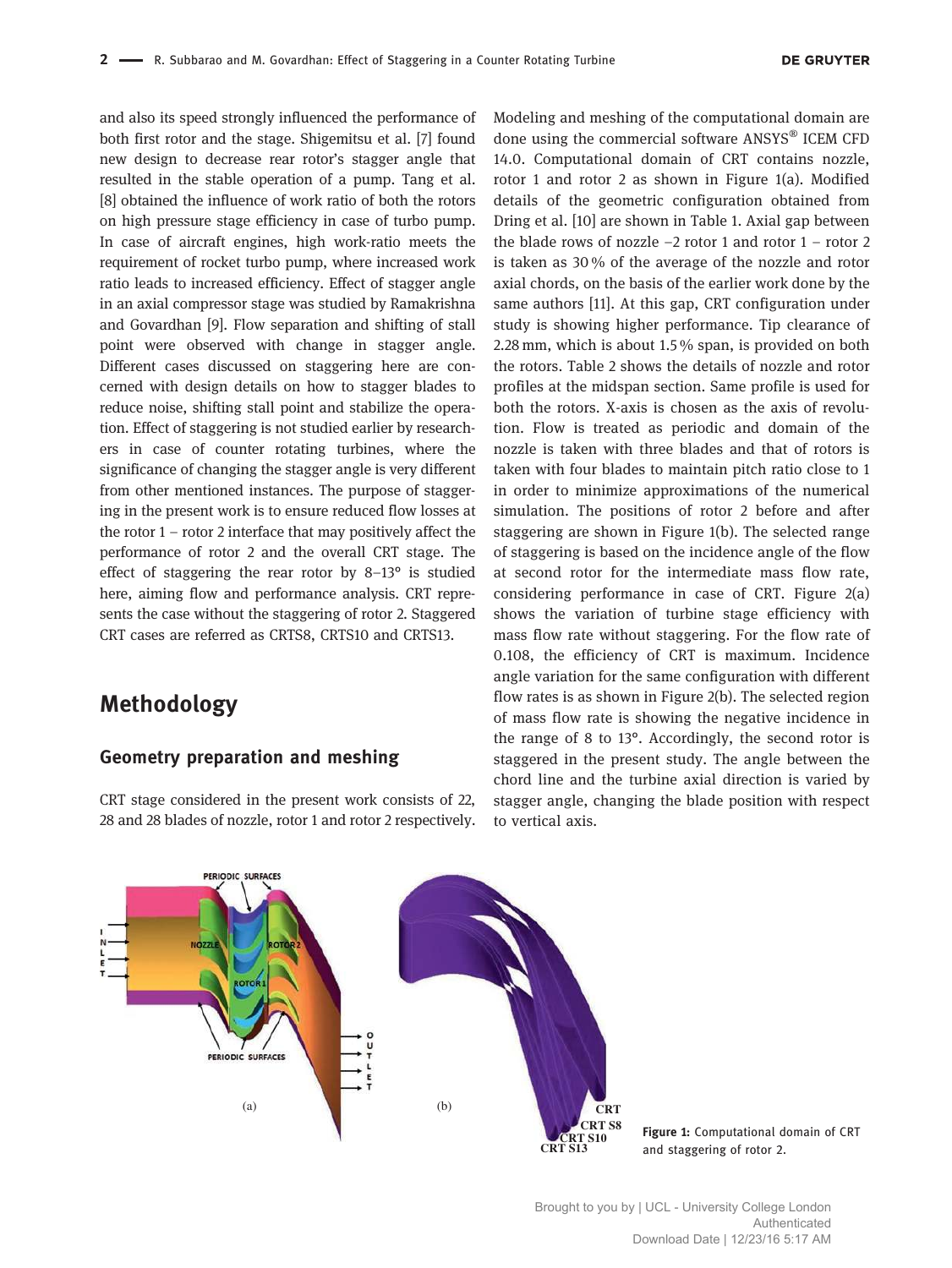| <b>Nozzle</b> | Rotor 1 | Rotor <sub>2</sub> |
|---------------|---------|--------------------|
| 22            | 28      | 28                 |
| 610           | 610     | 610                |
| 762-776       | 776-790 | 790-805            |
| 0             | 2.28    | 2.28               |
|               |         |                    |

Table 1: Blade configuration used in CRT.

Table 2: Details of nozzle and rotor profiles at the midspan section.

| <b>Details</b>           | <b>Nozzle</b>   | Rotor   |
|--------------------------|-----------------|---------|
| Axial chord (mm)         | 151             | 161     |
| Blade spacing (mm)       | 195.11          | 154.9   |
| Space-chord (s/ch) ratio | 0.85            | 0.85    |
| Blade inlet angle        | $90^\circ$      | 138°    |
| Blade exit angle         | $21.42^{\circ}$ | 25.97°  |
| Stagger angle            | $49.56^{\circ}$ | 31.59°  |
| Deflection angle         | 68.58°          | 111.85° |

For grid generation, tetra meshing is used. For improved mesh quality, it incorporates a powerful smoothening algorithm as well as tools for local adaptive mesh refinement and coarsening. For better modeling of near-wall physics of the flow pattern, prism meshing is done that consists of layers near the boundary surfaces and tetrahedral elements in the interior. Mesh distribution is done to provide sufficiently large number of elements near the blade, leading and trailing edges as shown in Figure 3(a) for the case of nozzle. The presence of prism layers around the blades and the growth of prism layers, according to the height ratio can be seen in the figures. The interior part will have relatively less dense mesh

compared to the mesh near the blade, hub and shroud. Capturing of the edges and the growth of the mesh from walls to the blade and the interior zone has been excellent as seen in the nozzle mesh. Same method is followed for rotor 1 and rotor 2 as well. Close view of the mesh for all the three blades and the CRT domain is shown in Figure 3(b). Number of mesh elements for nozzle, rotor 1 and rotor 2 are given in Table 3. The number of elements for nozzle and rotor 1 will remain same in all the configurations. Elements in rotor 2 vary with stagger angle as shown. Nodes will vary according to the mesh size. For example, in case of rotor 2, there are 2.02 million nodes for about 5.52 million mesh size in CRT case. Once mesh of set quality is obtained, all the three components are imported to CFX 14.0, which is used for solving and post processing.

#### Boundary conditions

Total pressure at nozzle inlet and mass flow rate at rotor 2 outlet are specified as boundary conditions. Details of flow parameters are shown in Table 4. Equivalent mass flow rates are obtained by normalizing the mass flow rate based on the inlet conditions. Inlet flow is assumed to be uniform with no swirl. Air as ideal gas is considered as the working fluid. All surfaces viz. hub, tip and the blade are given smooth wall with no-slip boundary condition. Rotational periodicity is enforced about the axis of rotation. Frozen rotor interface is used for rotorstator frame change interface. Rotational speed of the rotors is 600 RPM. Rotor 1 rotates in the clockwise direction when observed from the upstream of the rotor. Rotor 2 rotates with the same speed, but in the anti-



Figure 2: Efficiency of CRT and incidence angle at rotor 2 inlet, without staggering.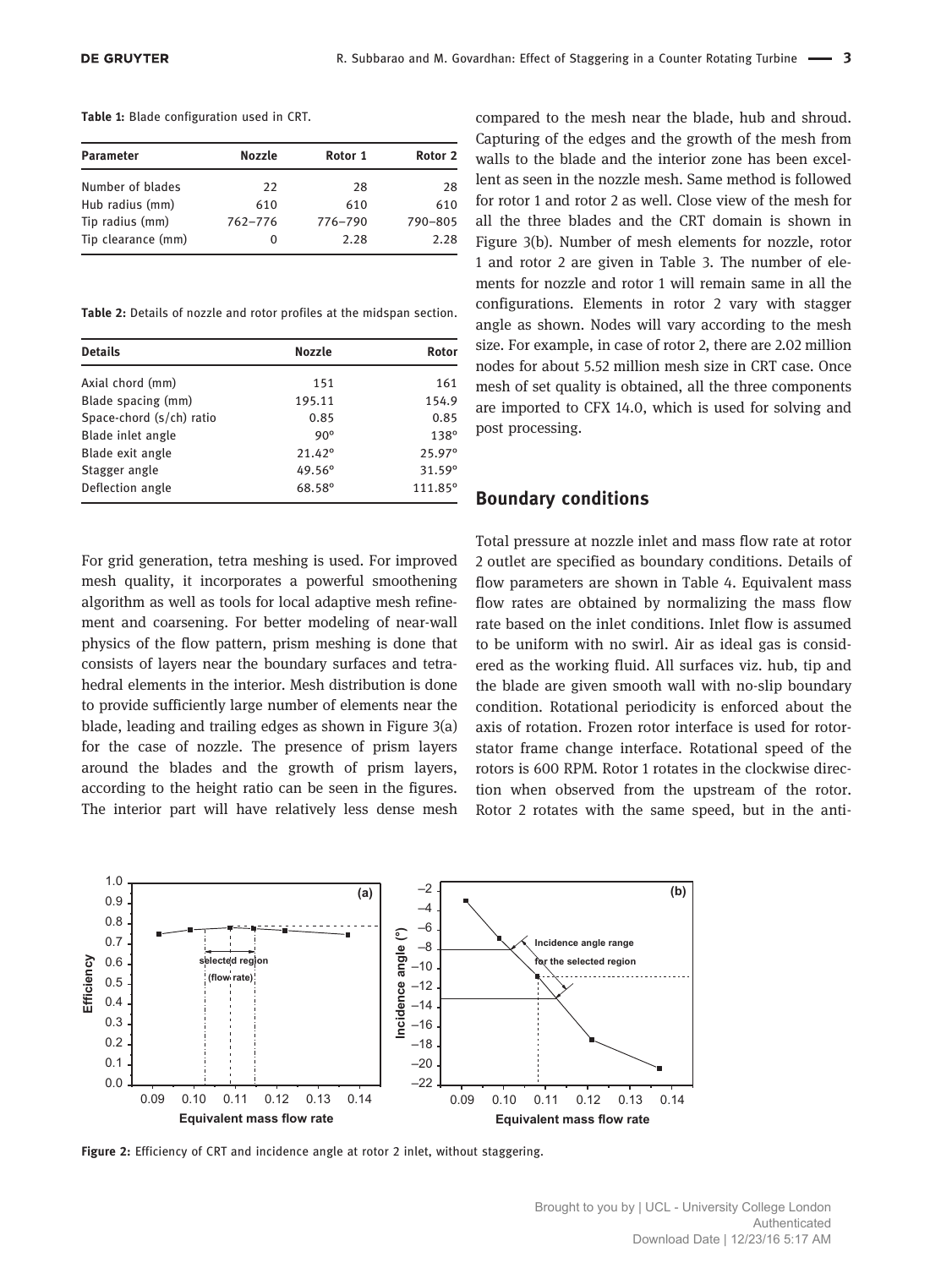

Figure 3: Close view of the mesh near LE, TE, nozzle and the CRT.

Table 3: Details of mesh elements.

| <b>Details</b> | <b>Number of elements</b> |              |           |           |  |
|----------------|---------------------------|--------------|-----------|-----------|--|
|                | <b>CRT</b>                | <b>CRTS8</b> | CRTS10    | CRTS13    |  |
| Nozzle         | 3,745,306                 | 3,745,306    | 3,745,306 | 3,745,306 |  |
| Rotor 1        | 3,820,062                 | 3,820,062    | 3,820,062 | 3,820,062 |  |
| Rotor 2        | 5,524,652                 | 4,990,415    | 4.892.484 | 4,625,046 |  |

Table 4: Flow parameters used in the simulation.

| <b>Parameter</b>                 | Value                |  |
|----------------------------------|----------------------|--|
| Inlet temperature (K)            | 480                  |  |
| Total pressure at the inlet (Pa) | $1.35 \times 10^{5}$ |  |
| Equivalent mass flow rate        | $0.091 - 0.137$      |  |
| Working fluid                    | Air ideal gas        |  |
| Inlet turbulence (%)             | -1                   |  |
| Speed of rotors                  | 600                  |  |

clockwise direction, opposite to the first rotor. Based on the inlet boundary condition, turbulence intensity of the incoming flow is considered as 1% for all the configurations. Reference pressure is taken as 1 ata. Convergence criteria of target RMS residual value is set as 10−<sup>4</sup> . Standard k–ω based Shear Stress Transport (SST) turbulence model is used.

# Results and discussion

Flow through the turbine stage is complex and the objective of the present work is to present and analyze the features of flow pattern with staggering at the exit of rotor 1 and rotor 2 that affect the performance of the

CRT stage. Total pressure, entropy and Turbulent Kinetic Energy (TKE) are taken as variables to describe the flow. These parameters are plotted at the inlet and outlet axial planes of the blade rows. Planes before and after the blade rows are taken at a distance of half of the intermediate axial gap. Pressures are normalized by the total pressure at turbine inlet. Entropy is normalized by gas constant. Static Enthalpy Loss Coefficient (SELC) gives the measure of enthalpy losses, normalized by dynamic head. TKE is normalized by the square of velocity. SELC and TKE are used as parameters that represent losses. Efficiency is defined as the ratio of the power output obtained from the rotor torque to the input based on total enthalpy drop across the stage. Torque obtained from rotors and the efficiency are taken as performance indices to compare different configurations of CRT.

#### Grid independent study and validation

Grid independence study is carried out in order to ensure that the results are not dependent on changes in the grid size. This study is performed by altering the number of mesh elements with the help of global mesh parameter variation. For different grid sizes, Figure 4 shows the pressure coefficient of rotor, which is determined from the difference of the blade surface and reference pressure at the inlet of the blade normalized by the inlet dynamic pressure. As the mesh size is increased from 3.0 to 3.6 millions, pressure coefficient is observed as increasing. When the mesh size is raised further, no change in pressure coefficient is observed. Thus, for rotor, the mesh of 3.6 million elements is chosen, as there is no variation of the measured variable further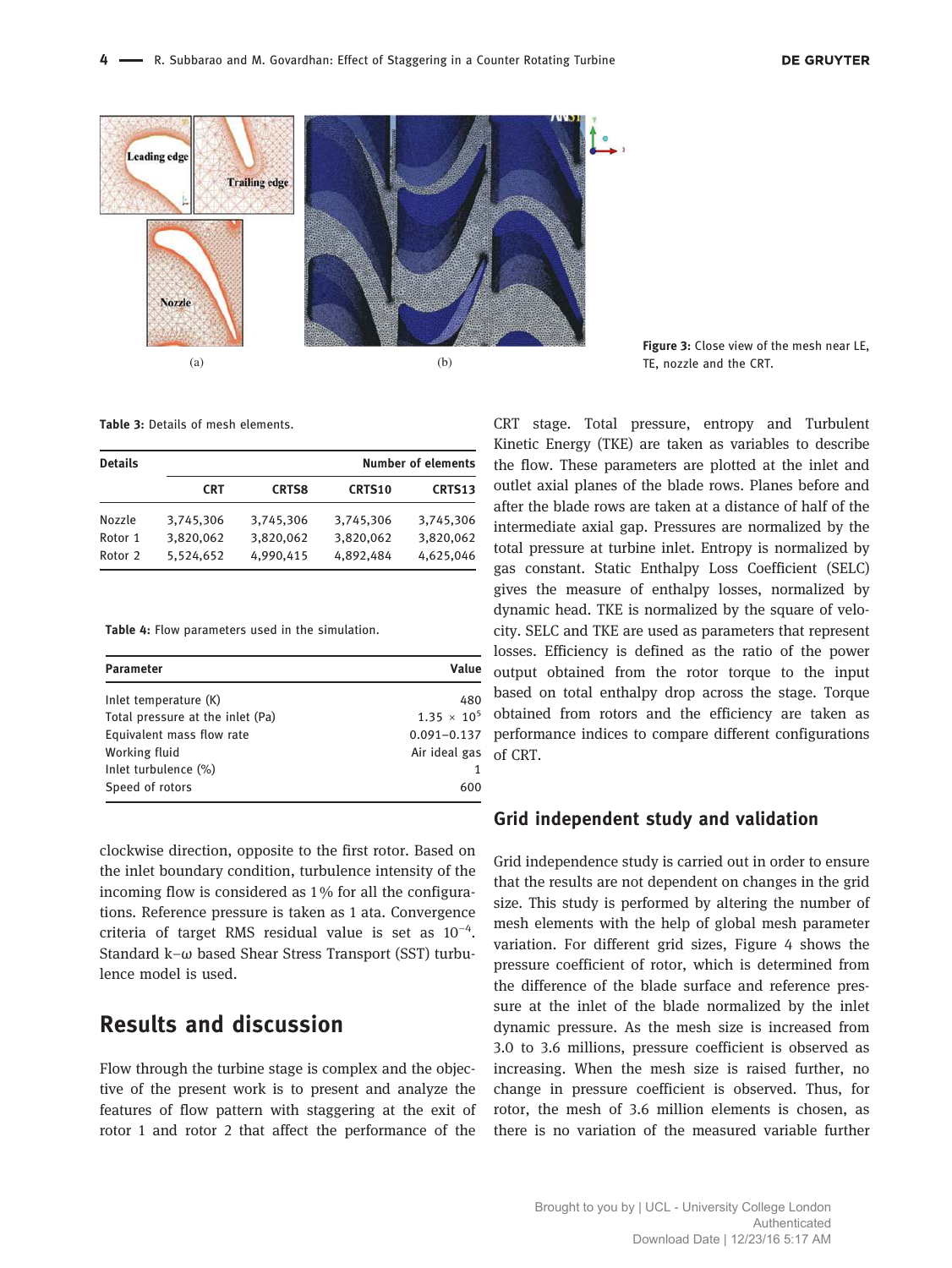

Figure 4: Grid independence study of rotor.

with change in mesh size. This also ensures that computational time is saved and flow physics is accurately captured. Thus, grid independence study takes care of the optimized mesh size, computational time and variation of selected flow or performance variable. Simulation results are compared with the experimental results of Dring et al. [10] obtained on a large scale rotating turbine rig. Pressure coefficient distribution of rotor is used for comparison as shown in Figure 5. Pressure coefficients from computation are in good agreement except for a small region on the suction side near the trailing edge. The slight deviation near the leading is due to over prediction of simulation results. Near the trailing edge,



Figure 5: Pressure coefficient of rotor.

it may be due to the variation in capturing the minute edges by computational model.

### Flow pattern at the exit of rotor 1 with and without staggering

In this section, variation of flow parameters is discussed at the exit of rotor 1. Normalized tangential distance  $(y/s)$ is taken on x-axis, where y is the distance in that direction and s is blade spacing. Radial distance taken on yaxis is normalized by tip radius and is represented by  $r/r_t$ . Flow near the tip region varied with staggering cases at the outlet of rotor 1 as shown in the total pressure contour of Figure 6. This is noticeable in the form of changed size and strength of the low pressure region in the wake. Position of the wake is changing with staggering. Variation of total pressure on the pressure side is comparable in CRTS10 and CRT with slight variation in magnitudes. In CRTS13, more pressure losses are observed near the wake region at the exit of rotor 1, that are expanding from hub to tip, which is not observed in CRTS8 and CRTS10. Tip side pressures are varying with staggering on the suction side region. Wake position is varying with change in the stagger angle and hence the position of low pressure region varies at the exit of rotor 1 that tends to move towards the suction side of rotor 1 as the staggering angle is increased.

Entropy at the outlet of rotor 1 shows the variation of losses with staggering as shown in Figure 7. Losses are more spread in the passage and the tip clearance in CRTS13 when compared to other cases. In CRTS10, entropy values are less compared to all other cases on the pressure and trailing edge sides of rotor 1. Contours also show that the effect of staggering on losses is less at the exit of rotor 1. On the suction side, only slight variation is observed that changed with staggering. TKE is more in CRTS13 case at the exit of rotor 1 as shown in Figure 8. In CRTS10, flow is less turbulent when compared to other cases of staggering. In all the cases, less TKE is observed on the suction side when compared to the pressure side, because of the presence of velocity variation. Flow becomes more turbulent near the tip and in the passage with increased staggering, because of which losses will be more in case of CRTS13. It is clear that the magnitude of TKE and related losses are less in CRTS10, when compared with other staggering cases. For more clarity, mass average values of TKE are also drawn at the exit of blade rows and are explained in Section 3.4.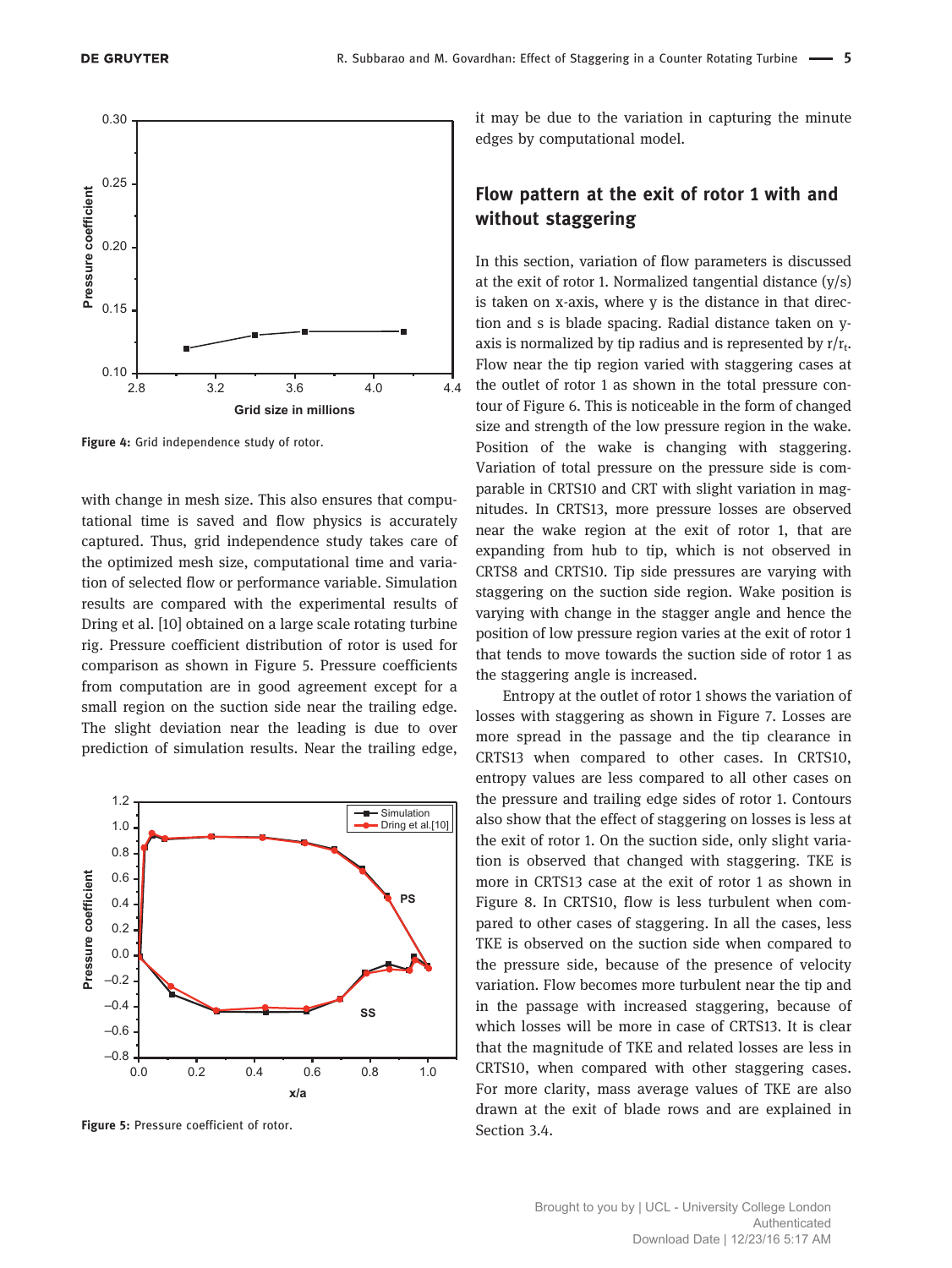

Figure 6: Total pressure variation at the outlet of rotor 1.

### Flow pattern at the inlet of rotor 2 with and without staggering

Stagger angle effect on the flow in CRT stage is observed at the outlet of rotor 1 itself, as observed in the contours of flow parameters in the previous section. Since the region between the rotors is significant because of the oppositely rotating rotors, it is required to study how the flow enters rotor 2 as well. This section describes the contours drawn at the plane, just before the inlet of rotor 2. Total pressure contours shown in Figure 9 at rotor 2 inlet find pressures varying on both the sides of the blade that affect the performance of rotor 2. With staggering, useful effect is obtained in the form of less

amount of fluid getting entrapped in the low pressure regions in case of CRTS10. In CRTS13, total pressures are varying much over the entire span, with peak values being less compared to other cases. This suggests the presence of more divergence in the flow at the inlet of rotor 2 with high staggering case that may affect the performance adversely. Variation on the pressure side is observed with staggering. Also, high pressures near the tip on the suction side reduce with staggering. Entropy contours at the inlet of rotor 2 are shown in Figure 10. Loss zones are similar in all the cases that extend from tip to hub, except in case of CRTS13, where high entropy regions are spread near the tip on the suction side. CRTS8 finds high entropy values near the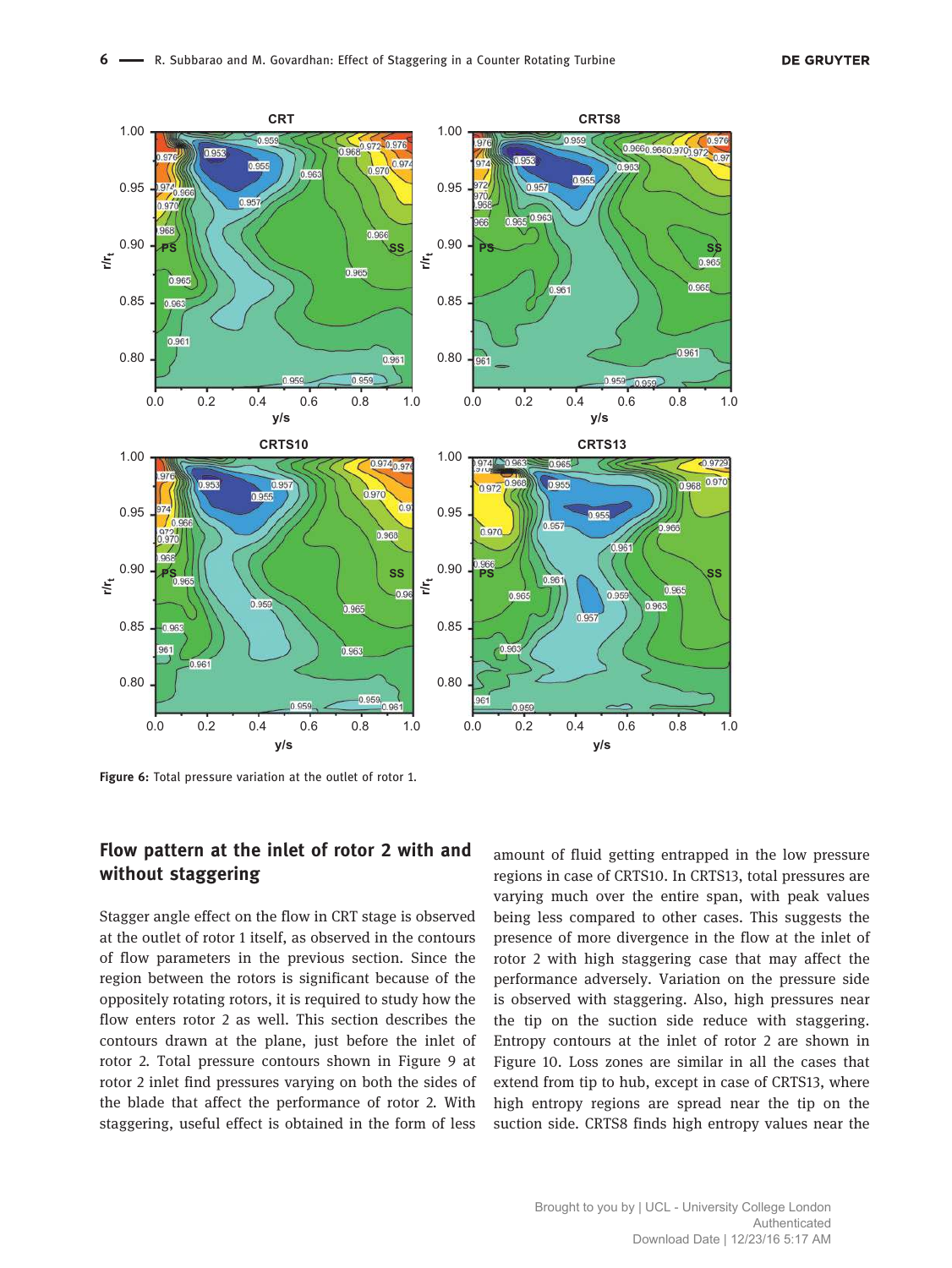

Figure 7: Entropy variation at the outlet of rotor 1.

tip compared to CRTS10. With increased stagger, losses shift towards the leading edge of rotor 2 as observed in CRTS10 case. It is observed that losses are less in CRTS10 and CRTS8. As shown in Figure 11, turbulent losses are high in CRTS13, when compared to other cases of staggering. As the flow from rotor 1 moves towards the suction side and impinges on the staggered rotor 2 blade, TKE is observed to be more on the suction side. Near the tip, this tendency is more. In case of CRTS8 and CRTS10, TKE is less and negligible when compared to the high TKE values that are observed in CRTS13 case. Peak TKE and entropy values are less in case of CRTS10, confirming the beneficial effect of staggering by 10°, where the fluid enters the second

rotor with less turbulence and overall losses, obtaining more performance.

## Loss parameters with and without staggering

Effect of staggering is observed in the qualitative plots of flow parameters as discussed in the earlier sections. This section is used to describe the mass averaged loss parameters at the exits of the blade rows. Static enthalpy loss coefficients at the exit of rotor 1 and rotor 2 are shown in Figure 12. In both the rotors, the effect of staggering is clear. Enthalpy losses are less in

> Brought to you by | UCL - University College London Authenticated Download Date | 12/23/16 5:17 AM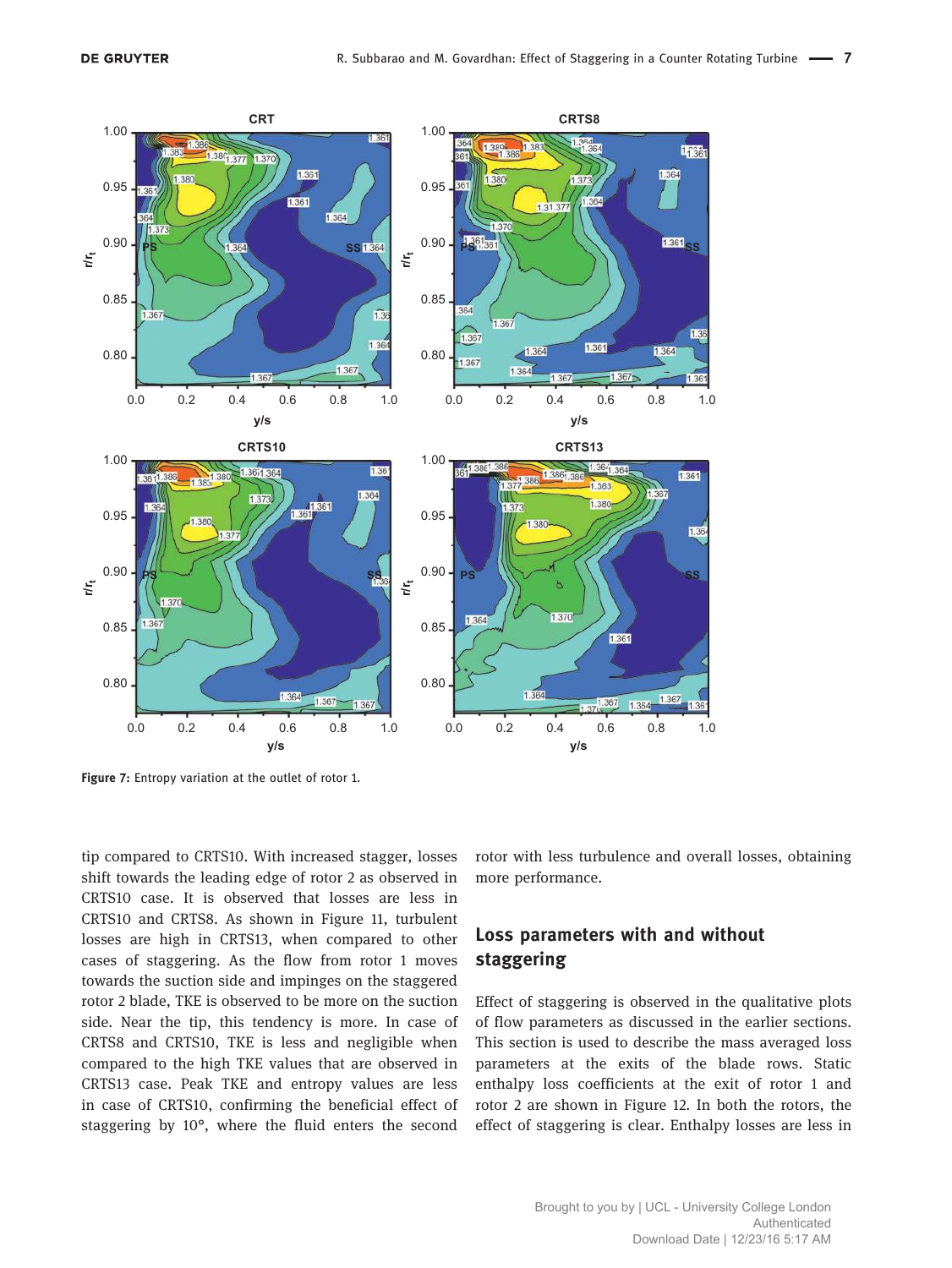

Figure 8: TKE variation at the outlet of rotor 1.

all the staggering cases than the CRT without staggering. In rotor 1, enthalpy losses increase as staggering is reduced. In case of rotor 2, these losses decrease more than rotor 1, which is the favorable effect of staggering. At the exit of rotor 2, enthalpy losses reduced with increased mass flow rate, whereas in rotor 1 enthalpy losses increase with flow rate. In CRTS13, enthalpy losses are less at the exit of both the rotors. This is observed for all the flow rates. Figure 13 shows the variation of TKE at the exit of rotor 1 and rotor 2 with staggering. TKE is more in CRTS13 at the exit of both the rotors. In rotor 2, CRTS13 shows steep rise in TKE for all the flow rates. At the exit of rotor 1, TKE values in case of CRTS8 and CRTS10 are comparable to CRT. In rotor 2, TKE is less in CRTS10 for the flow rates of 0.091 and

0.099. In CRTS8, TKE is less for the flow rates of 0.121 and 0.137. For the flow rate of 0.108, both the cases of CRTS8 and CRTS10 have same TKE at the exit of rotor 2. At the exit of rotor 2, CRTS13 shows considerably high values of TKE than the case of rotor 1.

## Performance analysis with and without staggering

Torque obtained from rotor 1 and rotor 2 with staggering is plotted in Figure 14. Torque obtained from rotor 1 does not vary with the staggering of rear rotor except slightly for lesser flow rates in case of CRTS13. Torque obtained from rotor 2 increased with staggering. Increased flow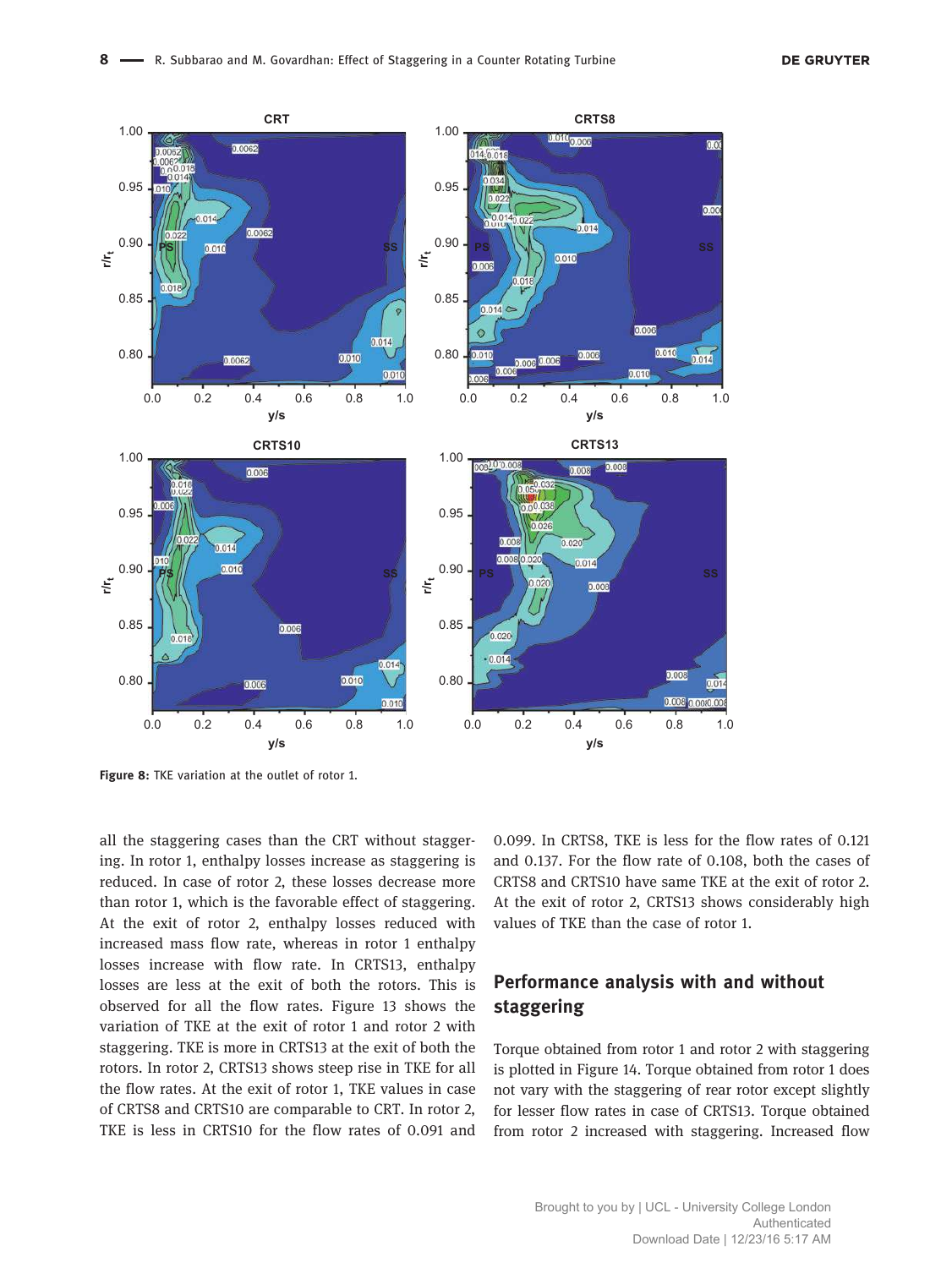

Figure 9: Total pressure variation at the inlet of rotor 2.

rate results in increased torque in both the rotors. Efficiency plots of rotor 1 and rotor 2 with flow rate are shown in Figure 15. In case of rotor 1, efficiency remained same, which shows that the effect is clearly on rotor 2 because of the staggering of the blade. Efficiency of rotor 2 is greatly increased as the stagger angle is changed from 8 to 13° . Same is with the case of CRT, the efficiency of rotor 2 is not varying much as the flow rate is increased to 0.121 and more. In case of CRTS10 and CRTS13, efficiency of rotor 2 remained same for most of the flow rates. In CRTS8, high performance is obtained from rotor 2 for the highest flow rate. The cumulative effect of all these losses and torque obtained from both the rotors is visualized in Figure 16(a) in the efficiency plot. Overall performance of the turbine is increasing in all the cases of staggering. CRTS10 shows better performance for

most of flow rates than CRTS13, CRTS8 and CRT. For higher flow rates, the performance of the turbine slightly improved in CRTS8 when compared to CRTS10. In case of 0.108, at which CRT gave maximum performance before staggering is compared with other cases as shown in Figure 16(b). It is clear that staggered CRT cases showed higher performance. CRTS10 showed 2.1 % higher efficiency than CRT, whereas the case of CRTS8 improved by 1.2% and CRTS13 established 1% increment. This supports the idea of staggering to capture the benefit in terms of more work obtained from the rear rotor and at the same time it could be ensured that losses are less to further enhance the performance of the turbine stage. Thus, the present work paves the way for increased number of applications while providing long term solutions of CRTs.

> Brought to you by | UCL - University College London Authenticated Download Date | 12/23/16 5:17 AM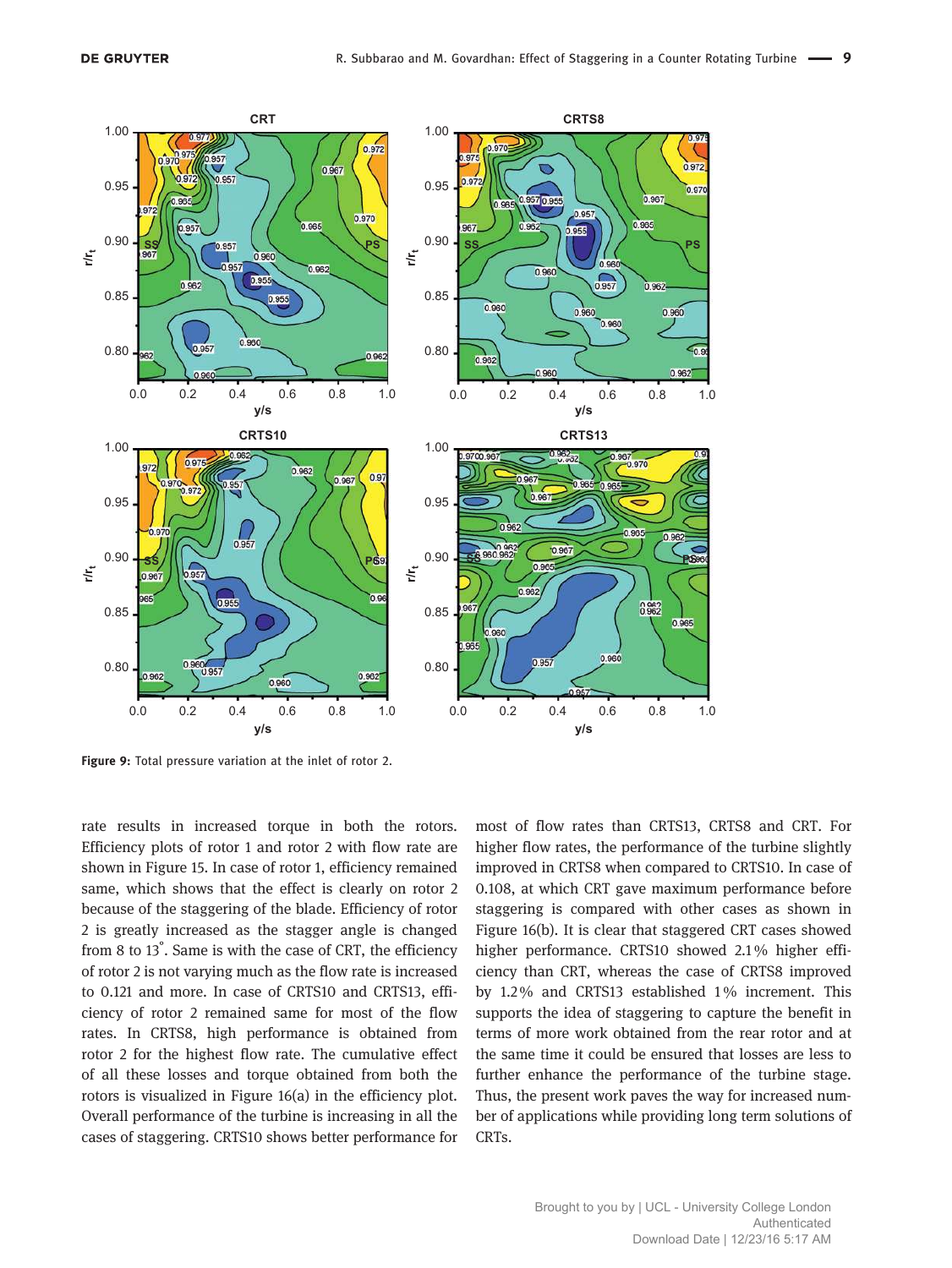

Figure 10: Entropy variation at the inlet of rotor 2.

## Conclusions

Computational study is carried out on counter rotating turbine aiming aerodynamic, flow and performance aspects with the staggering of rear rotor in the range of 8–13°. Total pressure, entropy and TKE contours drawn at the exit and entry of blade rows are used to study the flow phenomena in CRT stage. Pressure, entropy and TKE contours confirm that more work is done by the first rotor than the second rotor in a counter rotating turbine. With staggering, useful effect is obtained in the form of less amount of fluid getting entrapped in the low pressure regions in CRTS8 and CRTS10. In CRTS13, pressures are varying much over the entire span, with peak values being less compared to other cases. This suggests the presence of more

deviation in the flow at the inlet of rotor 2 with high staggering case that adversely affects the performance. Flow is more uniformly distributed at the leading edge of the blade with staggering that reduces losses. Overall performance of the turbine is increased in all the cases of staggering when compared to CRT without staggering. CRTS10 showed better performance for most of flow rates than all other cases of staggering as incidence, enthalpy and turbulence losses are less when compared to CRTS8 and CRTS13. For higher flow rates, the performance of the turbine slightly improved in CRTS8 when compared to CRTS10. Thus the present work supports the aspect of changing the stagger angle in order to obtain improved flow pattern at the inlet of rotor 2 and the increased performance of rotor 2 as well as that of CRT stage.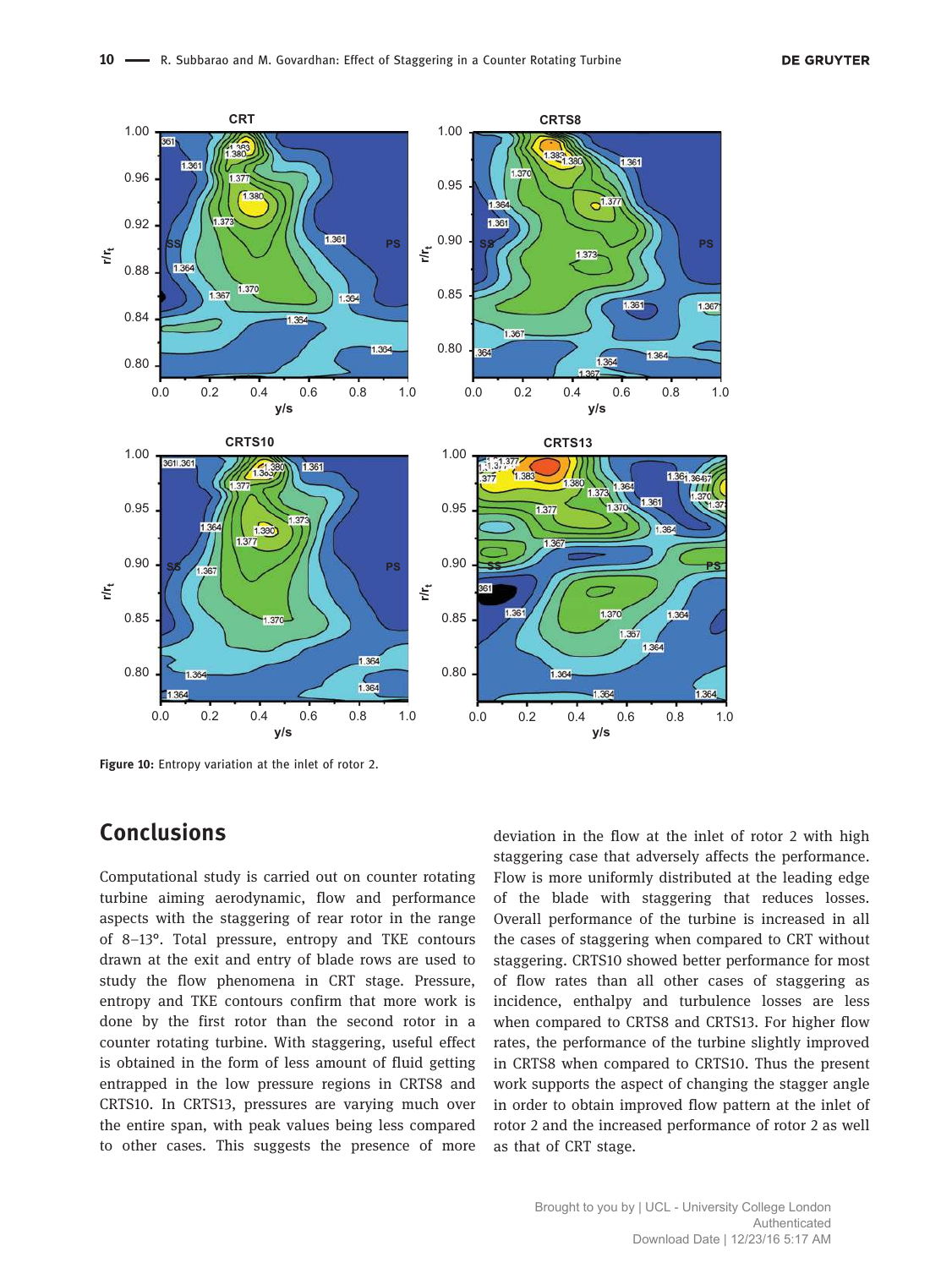$\overline{00}$ 



Figure 11: TKE variation at the inlet of rotor 2.



Figure 12: SELC at the outlet of rotor 1 and rotor 2.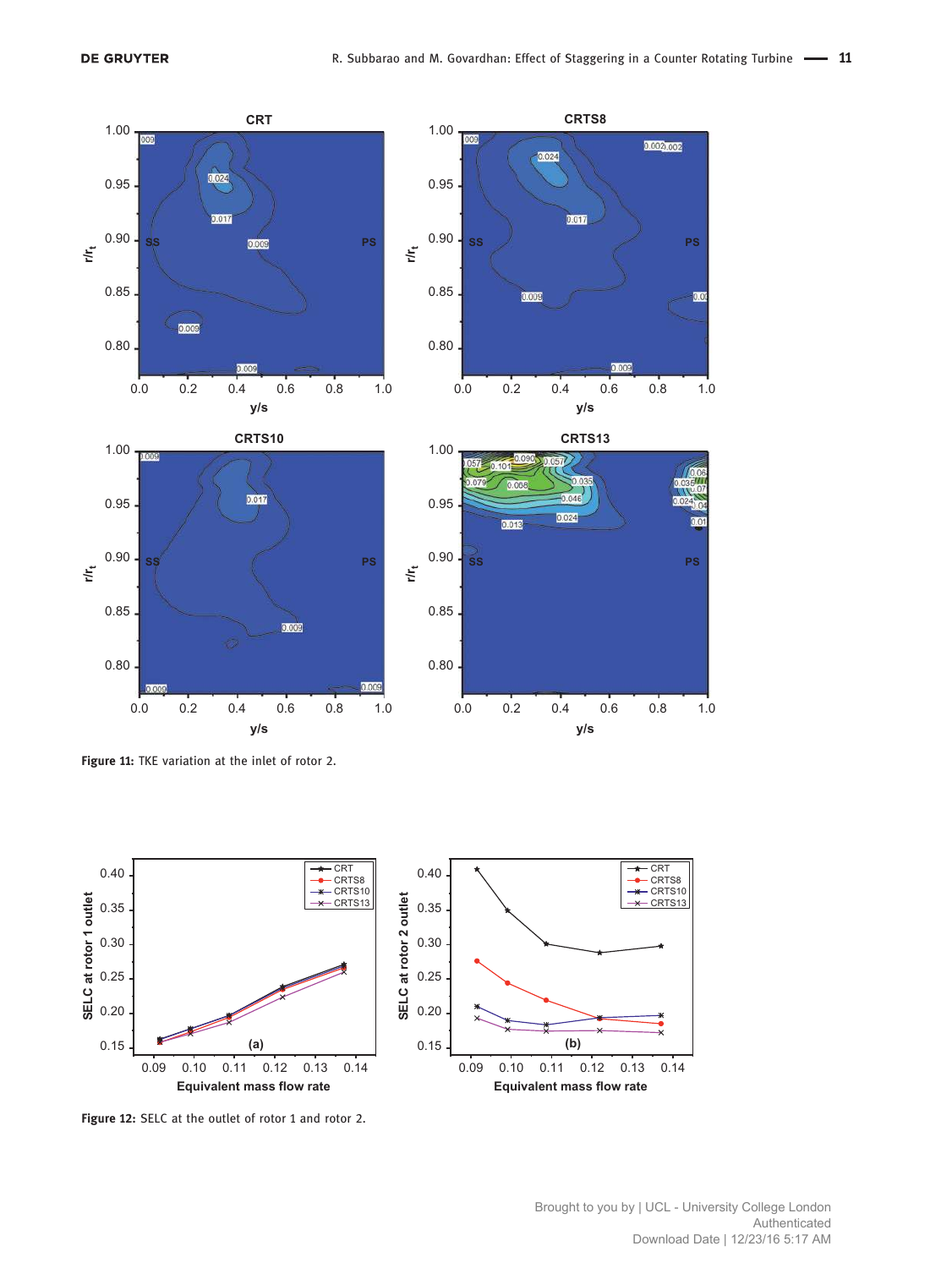

Figure 13: TKE at the outlet of rotor 1 and rotor 2.



Figure 14: Torque obtained from rotor 1 and rotor 2.



Figure 15: Efficiency of rotor 1 and rotor 2.